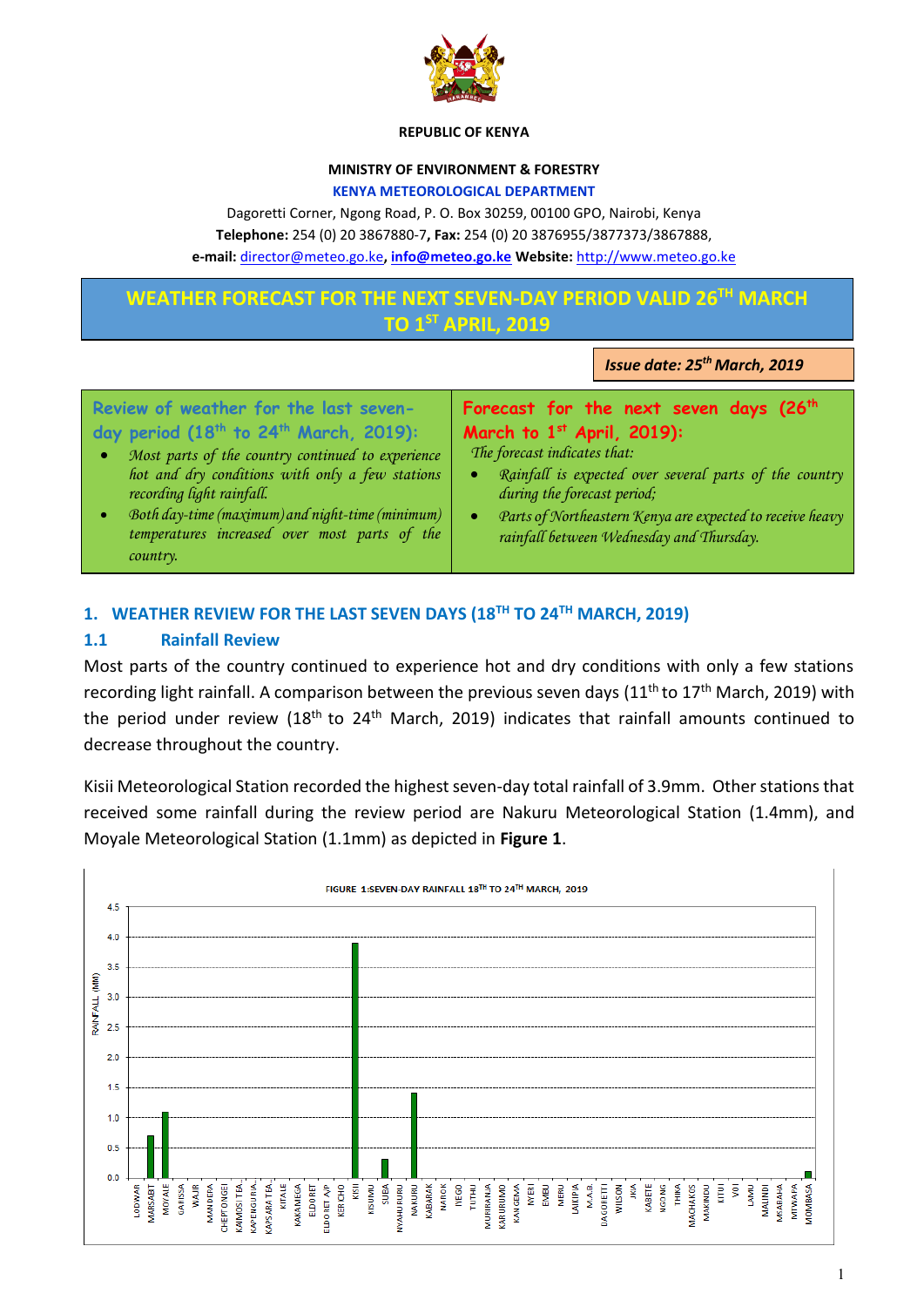## **1.2 Temperature Review**

Comparing the previous seven days (11<sup>th</sup> to 17<sup>th</sup> March, 2019) with the period under review (18<sup>th</sup> to 24<sup>th</sup> March, 2019) it is noted that day-time (maximum) temperatures increased over most parts of the country with the exception of a few areas including Marsabit and Wajir. Night-time (minimum) temperatures also increased over most parts of the country with the exception of a few areas including Laikipia, Nyahururu and Eldoret.

Lodwar Meteorological Station recorded the highest daily maximum temperature of 40.5°C on 18<sup>th</sup> March, 2019 while Nyahururu Meteorological Station recorded the lowest daily minimum temperature of  $6.1^{\circ}$ C on the same day. The same stations recorded the highest seven-day average maximum temperature of 40.2°C and the lowest seven-day average minimum temperature of 6.8°C respectively (see **Figure 2** below*).*



### **2. FORECAST FOR THE NEXT SEVEN DAYS FROM 26TH MARCH TO 1ST APRIL, 2019.**

The forecast for the next seven-day period indicates that:

- Rainfall is expected over several parts of the country during the forecast period;
- Parts of Northeastern Kenya are expected to receive heavy rainfall between Wednesday and Thursday.

### **DETAILED REGIONAL FORECAST FOR THE NEXT SEVEN DAYS 26TH MARCH TO 1ST APRIL, 2019.**

**The Lake Victoria Basin, Highlands West of the Rift Valley, Central and South Rift Valley (Counties of Siaya, Kisumu, Homabay, Migori, Kisii, Nyamira, Trans Nzoia, Baringo, Uasin Gishu, Elgeyo-Marakwet, Nandi, Laikipia, Nakuru, Kericho, Bomet, Kakamega, Vihiga, Bungoma and Busia)** are likely to experience sunny intervals in the morning. Afternoon/evening showers and thunderstorms are expected over several places on Wednesday and Thursday and over few places on the other days.

**Northwestern (Counties of Turkana, West Pokot and Samburu)** is likely to experience sunny conditions during the day and clear skies at night for much of the forecast period. However, morning rains are expected over few places on Wednesday, Thursday and Sunday.